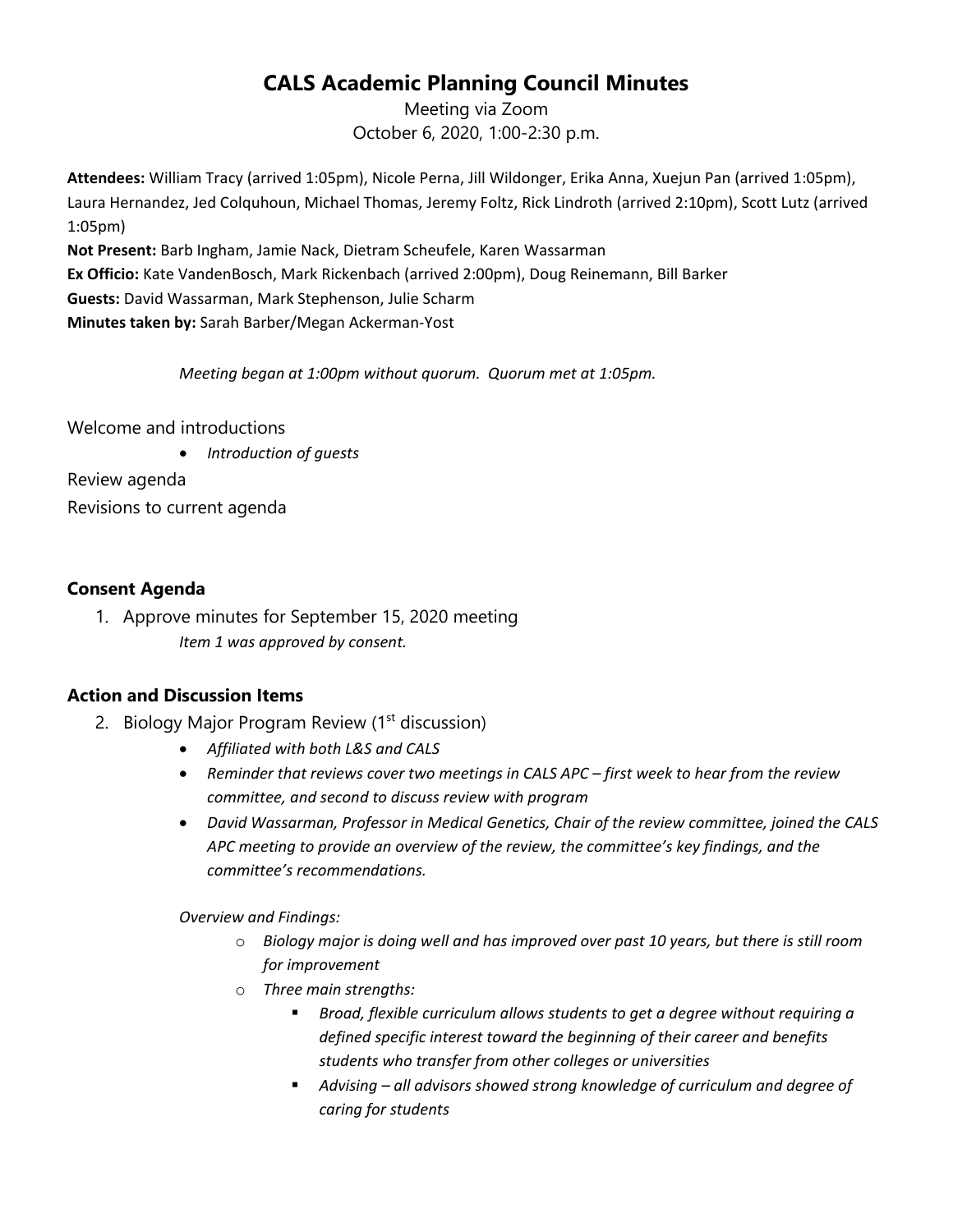- *Administrative structure provides a solid foundation for the major, ensuring high quality student learning and experiences*
- o *Three main challenges:*
	- *Size of major – 1100 students in major and 500 graduate each year. Difficult to have a sense of community, provide one-on-one experiences with faculty, and identify with alumni*
	- *Not having a departmental home – can't create new courses easily, difficult to persuade faculty to participate in major, difficult to control direction of courses*
	- *Assessment – complex curriculum makes it difficult to determine where issues might be occurring that could be solved through improved curriculum and advising*
- *Recommendations:*
	- o *Assessment – leverage different avenues of data collection and analysis to identify ways student learning can be improved, e.g., using advisor interactions to inform qualitative assessment or surveying the 500 students who graduate every year*
	- o *Community Building – need a way for students to interact*
		- *Students felt alone and developed connections in other ways*
	- o *Additional systems for different kinds of advising/mentoring – faculty, peer, alumni*
	- o *Establishing other named options that make sense for the major*
	- o *Ending the Plant Biology Named Option*
		- *Not used by many students – maximum of 7 students enrolled*
- *Questions for the review committee chair:*
	- o *Q: Where do students go after graduation?*
	- o *A: I don't remember exactly, it's in report, and didn't seem any different than other majors*
	- o *Q: Did the review committee meet with students specifically from the named option?*
	- o *A: No, we met with the chairs of the named options, but not with those specific groups of students.*
	- o *Q: Do students in the Evolutionary Biology named option report the same feelings of alienation as the other biology students? It seems like they have a strong identity.*
	- o *A: It seemed like the Evolutionary option had a lot of structured activities and allowed students to identify strongly and interact with each other.*
	- o *Comments: I wonder whether that and the Neurobiology major could be models to establish subgroups through other named options.*
		- *It seems like the Plant Bio option overlapped with some other majors, which might contribute to its low enrollment.*
	- o *Q: What do successful numbers look like for a named option?*
	- o *A: The committee didn't discuss a specific number - the key was having support from the faculty and providing interactions outside of coursework to create identity and allow for*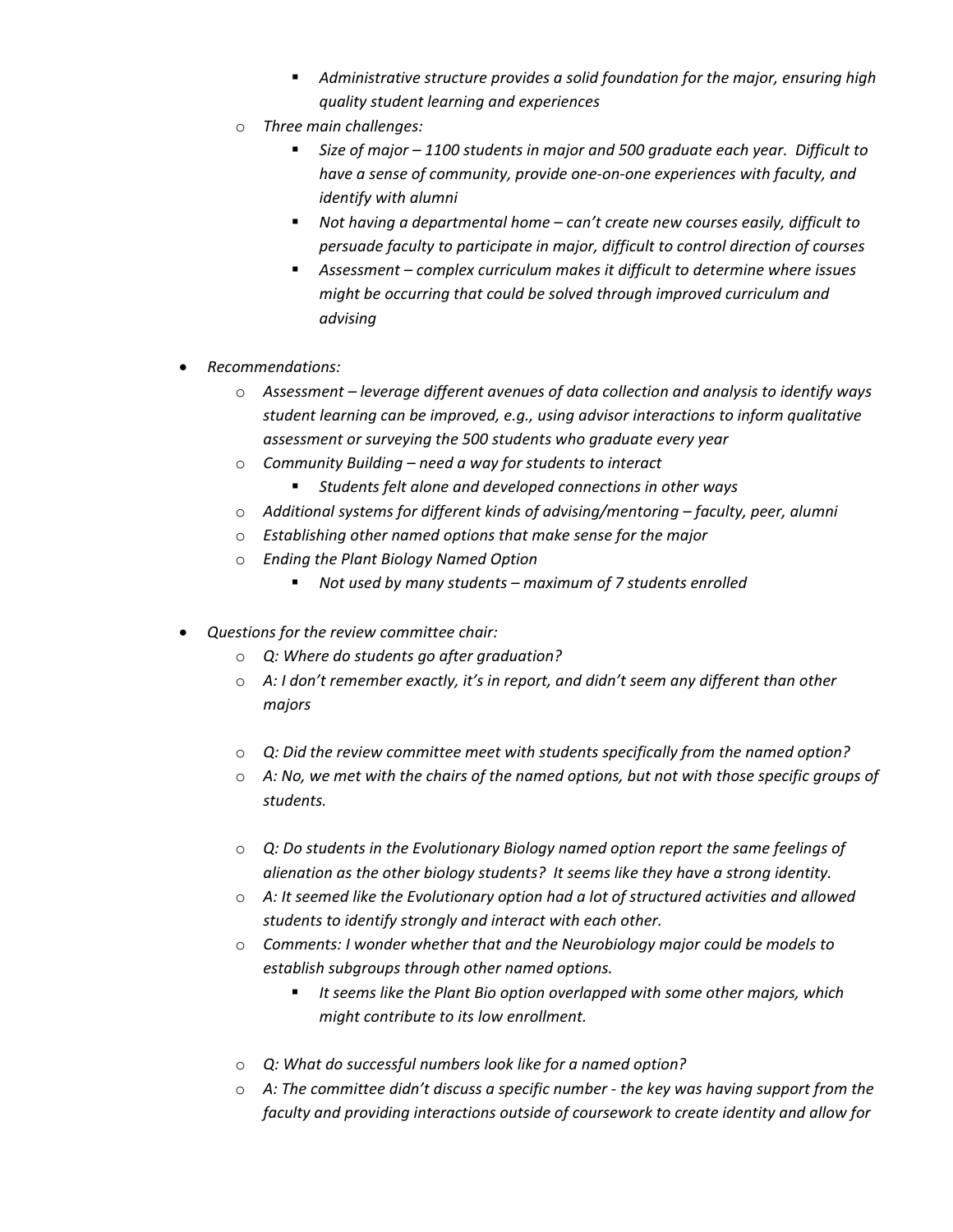*memorable and impactful experiences. The overall number is not as important as the quality of education and experience students receive.*

- o *Q: Is the community issue based on a lack of faculty interactions?*
- o *A: I think it is, as meeting with advisors is different than engaging with faculty. Faculty fill a different role than advisors and can provide mentoring and career advice. More faculty interactions could also open up more opportunities for student research.*
- o *Q: It seems like making a named option is difficult. I think ecology might be a beneficial named option because it is not well-represented elsewhere.*
- o *A: The committee didn't discuss the process for creating a named option. Academic Affairs can discuss the process, which requires governance approval through Lumen and academic planning committees at the department, college, and university level.*
- o *Q: I am thinking about the incentive aspect. If getting more engagement from a department is important, has the program discussed moving into a department?*
- o *A: The committee did not push them to do so. It would be a lot of work to move to a department, but it could be very valuable.*
- o *Q: It seems like a lot of these students are likely going on to medical school, and this is where alumni might be really valuable for mentoring. Faculty are great at mentoring for academic or PhD careers, but they aren't as likely to know about other careers such as medical school. It seems like the program is thinking about alumni engagement in terms of giving, but alumni could be a valuable aspect of mentoring. This would also increase alumni engagement.*
- o *A: Agreed. That path would take work, but it is a good idea.*
- o *Q: What's the reason that the Neurobiology option increased, and then had a sharp decrease?*
- o *A: The Neurobiology named option became its own major, so many of those students became Neurobiology majors and were no longer biology majors as the named option was closing.*
- o *Comment: The report makes it sound like this is a good major, but it sounds like we are really falling short in serving our students. When this major started, there were a lot of faculty that did advising. As the advising core got more professionalized, we as faculty were pushed out of advising. There does need to be some incentive, but I think this is a serious problem.*
- o *Comment: As I was reading the report, it struck me that we should be thinking about what we should be doing for all these programs that are cross-departmental and crosscollege, and when we accept the report, we should get together with the associate deans and the program chairs and discuss implementation.*
- o *Comment: Just as a note, the review committee was concerned about the response of the program directors to the critique of assessment. The directors felt that it was working sufficiently.*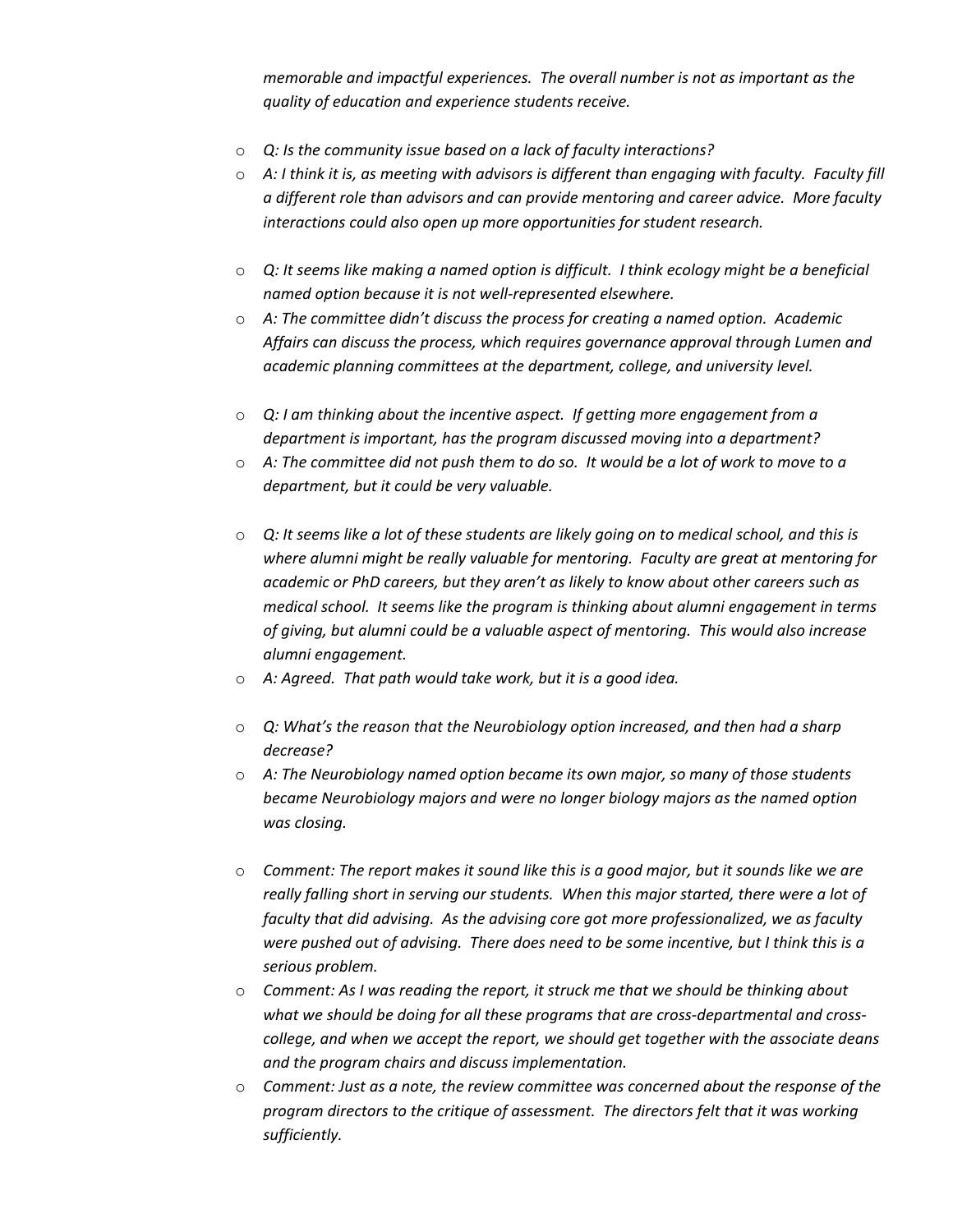- o *Questions for the program:* 
	- *Are there any updates to the information you supplied in your self-study that you would like to fill us in on? For example, the impact of COVID on the program, or any information on fall 2020 enrollment?*
	- *In the self-study, you observe that at 20 years old, the Biology Major is moving into a mature phase. What goals does the program committee have for the future of the major? Some areas you might address:* 
		- *Is it appropriately sized? What goals do you have for enrollment?*
		- *Are there curricular needs that you want to highlight, that you would like to work on together with contributing departments?*
		- *How would program assessment, as suggested by the review, and the recommendations of the review impact your planning?*
	- *Assessment approaches used by the program fulfill the assessment requirements of the university, but how else is the program assessing how their students are achieving the program's learning outcomes? How is the program identifying opportunities for improvement?*
	- *How will the program address the lack of sense of community among many students? Has the program considered collaboration with the Women in Science and Engineering (WISE) program to enhance community? How might the program reallocate resources to incentivize more faculty participation?*
	- *What opportunities does the program see for increased faculty, alumni, and peer mentorship?*
	- *Named Options*
		- *Please comment on the recommendation to discontinue the Plant Biology named option.*
		- *The Evolutionary Biology and former Neurobiology named options seemed to foster a sense of community among students and faculty with student and faculty interaction. Has the program considered other named options?*
- 3. Agricultural Safety and Health Center Review (1<sup>st</sup> discussion)
	- *Note that CALS developed a process to review centers a few years ago, so this review is part of the initial review for all centers. The review process works similarly to the academic program reviews. One of the associate deans serves as the point of contact, which was Doug Reinemann for this review.*
	- *Mark Stephenson, Center for Dairy Profitability, Chair of the review committee, joined the CALS APC meeting to provide an overview of the review, the committee's key findings, and the committee's recommendations.*
	- *Overview and Findings:*
		- o *The Agricultural Safety and Health Center has two members – John Shutske, the Director, and Cheryl Skjolaas, the Associate Director*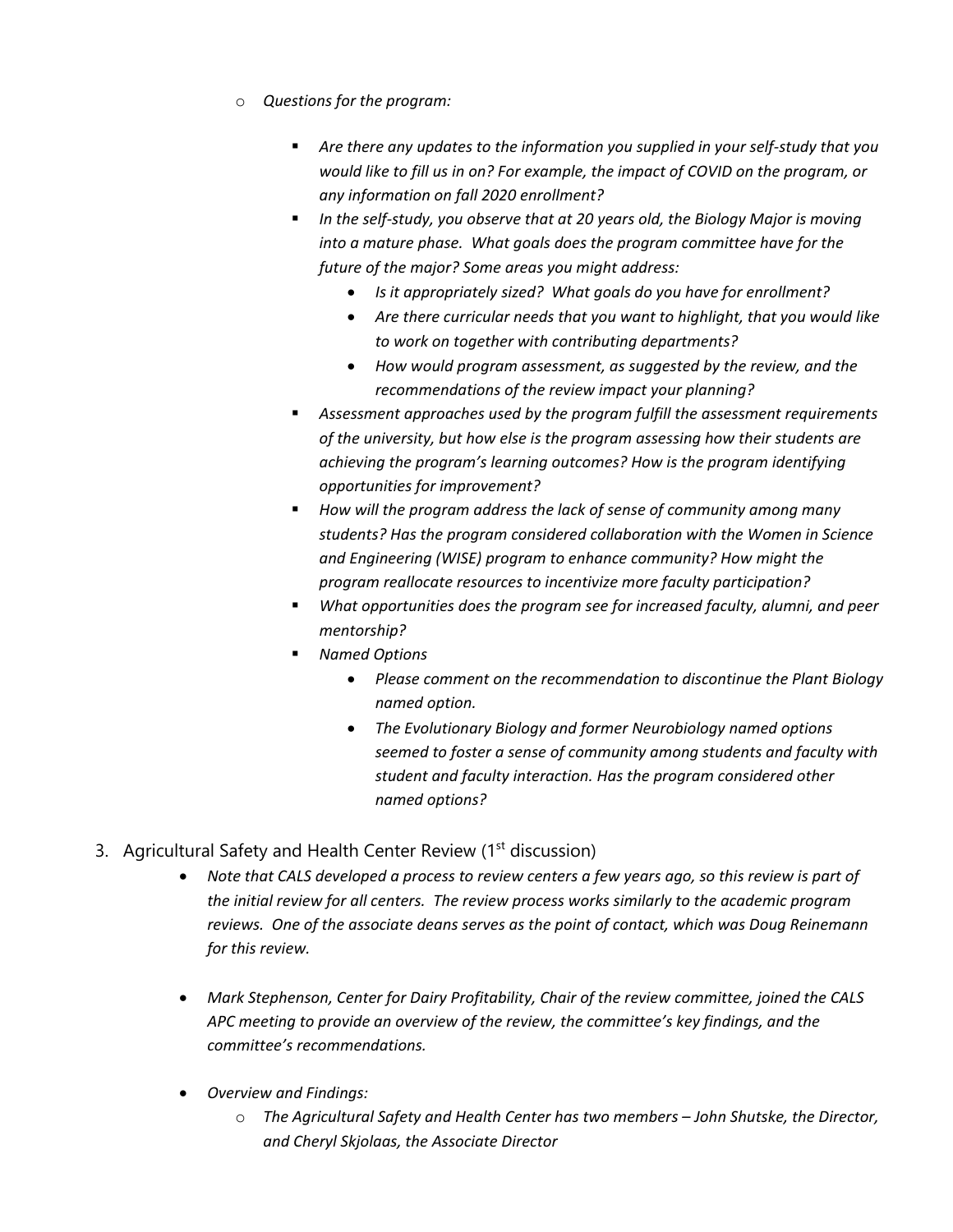- o *The Center interfaces with extension and outreach*
- o *Review team met with internal and external stakeholders*
- o *Both members of the center have a lot of visibility within the state on safety, emotional health of farmers, etc., and are well-respected*
- o *Work done on tractor safety was invaluable*
- o *John has accepted an affiliate position in a different center, so would be part of both*
- *Recommendations:*
	- o *The Center should consider working more in tandem instead of individually - working as a team would increase opportunities to leverage the existence of the center. Most of the stakeholders were aware of the individuals at the center but weren't necessarily aware of the center itself.*
	- o *The website has been updated to a modern format but was still a bit uneven.*
	- o *Investigate working with other centers to leverage their expertise*
- *Questions for review committee chair:*
	- o *Q: It seems like every time I'm talking to audiences outside the university, mental health for farmers is brought up. Do you think this is a feature of the center, and could they be doing more there, since this will be an issue for a while?*
	- o *A: It was not a huge part of the program at the time that the review was done, but it is a personal interest of the Director, and since then that project has ramped up. The center has been quite mobile to respond to these issues.*
	- o *Q: You mentioned several times the conundrum of the lack of visibility of the center compared to the individual work done by the staff. Could you talk a bit more about what being a Center means?*
	- o *A: For me, one of the important pieces of a center is that the individuals can become more than the sum of their parts. The ability to deliver projects and materials that you couldn't do on your own is an important aspect of being a center.*
	- o *Comment: From a campus perspective, there are centers and "center-like entities", so there isn't a great division between centers, programs, labs, institutes, etc. There isn't uniformity in naming convention.*
	- o *Comment: There is a governance process for recognizing centers, and this has gone through the process to be a recognized center. It is worth thinking about whether this should be a center or something else.*
	- o *Q: It seemed like during the review there were questions about the origins of the center.*
	- o *A: There is a lot of legacy in these centers, and the legislative mandate to fund and provide these centers. This one does have legislative language establishing it as a center about 30 years ago.*
	- o *Q: Is it possible that this is somewhere where we can declare victory? Since it was created, initiatives like tractor safety have been very successful and is no longer the problem that it once was. There are future directions that the center could go to, but I'm wondering about the trade-off for an entity to do something that was largely completed*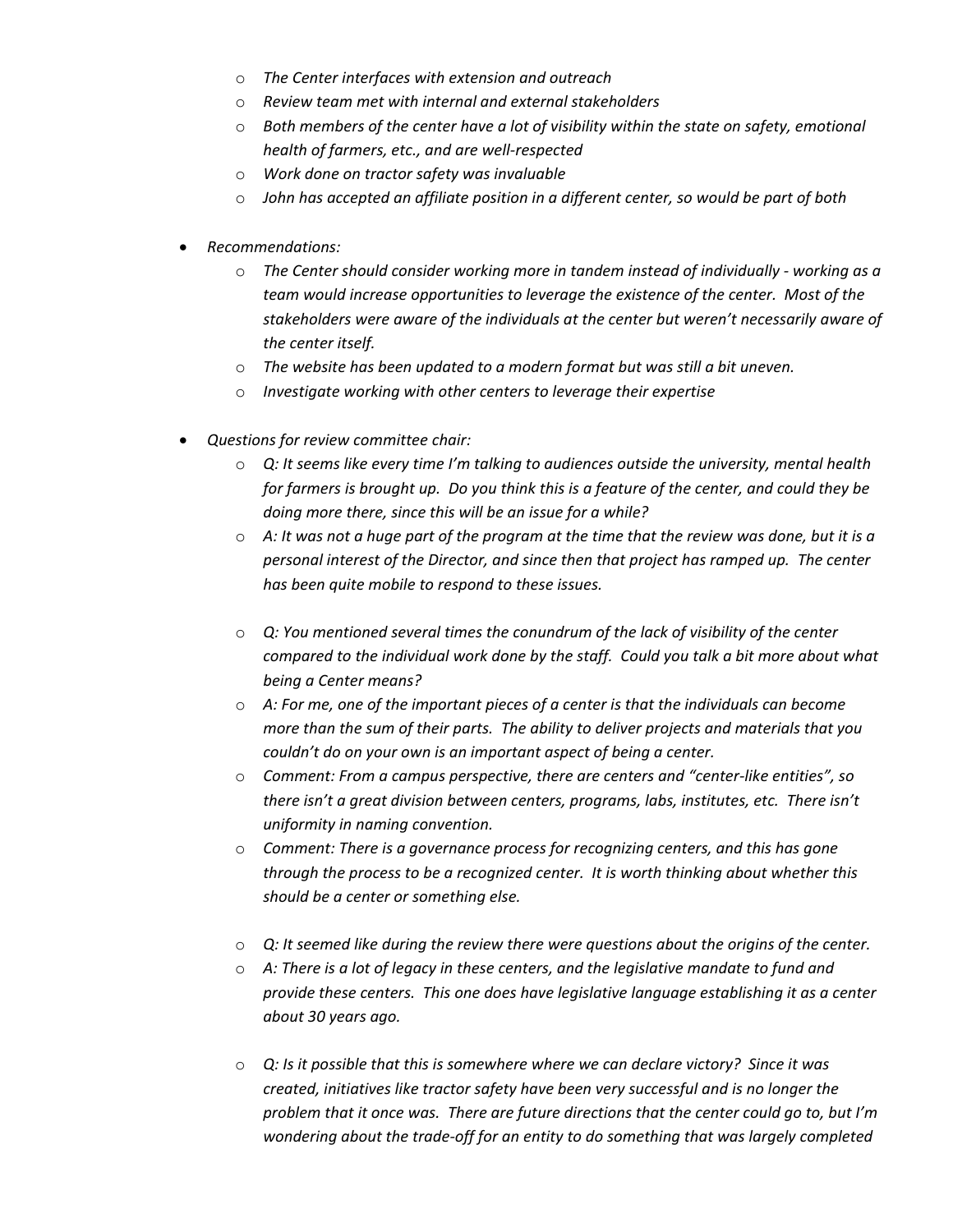*and successful, versus going off and finding new things, or finding new people to be part of the center. It sounds like there is also a possible issue with funding, and relationships might help with grants.*

- o *A: That's an interesting point – many centers have affiliates and other connections with individuals.*
- *Questions for the Center director:*
	- o *Please comment on any progress you have made regarding the review committee's recommendation for the small staff to work more collaboratively to increase the strength and visibility of the Center.*
	- o *How can the center expand its connections with other groups or entities, including researchers on campus?*
- 4. Discussion regarding future agenda items
	- *This is an opportunity for members to indicate what items APC should consider this year*
	- *Q: Is there a way to address or start a conversation on how we assess service with faculty? It's something we have been talking about in other places, particularly with new and ongoing initiatives related to diversity and inclusion.*
	- *A: This would be an appropriate place to discuss this issue. Mark Rickenbach already has this in mind, and we may be able to provide more information soon.*
	- *Q: The current events may have affected people's teaching assignments, and it's possible that people's personal responsibilities may also be affecting assignments. I'd also be interested in discussing how summer teaching load is treated and how it relates to the academic year. How does the CALS expectation for teaching interact with the university's expectation for summer teaching and the faculty 9-month appointments?*
	- *A: We will add this to our discussion of summer teaching in November. Regarding the pandemic, certainly we have the opportunity for pre-tenure professors to take an extension, and there is an expectation that people will be flexible.*
	- *Q: The pandemic has caused a significant difference in job responsibilities, which is causing a lot of concern regarding evaluations. For example, the yearly winter meetings that extension normally does will probably not be happening in quite some time.*
	- *A: As an advisory committee, there is an opportunity for us to provide some guidance and information for programs regarding evaluation processes.*
	- *Q: How are administrative programs reviewed?*
	- *A: There isn't a process for reviewing offices. Kate solicits feedback from directors and other people each year, which might include information about how offices work.*
	- *Comment: It would be good for effectiveness if this committee reviewed administrative offices every 5-10 years for process improvement.*
	- *Comment: As we are going forward and considering the structure of the administration and the college, it would be a good idea to solicit feedback. There is a university initiative to update administrative processes (ATP), and this is likely to have an effect on the college.*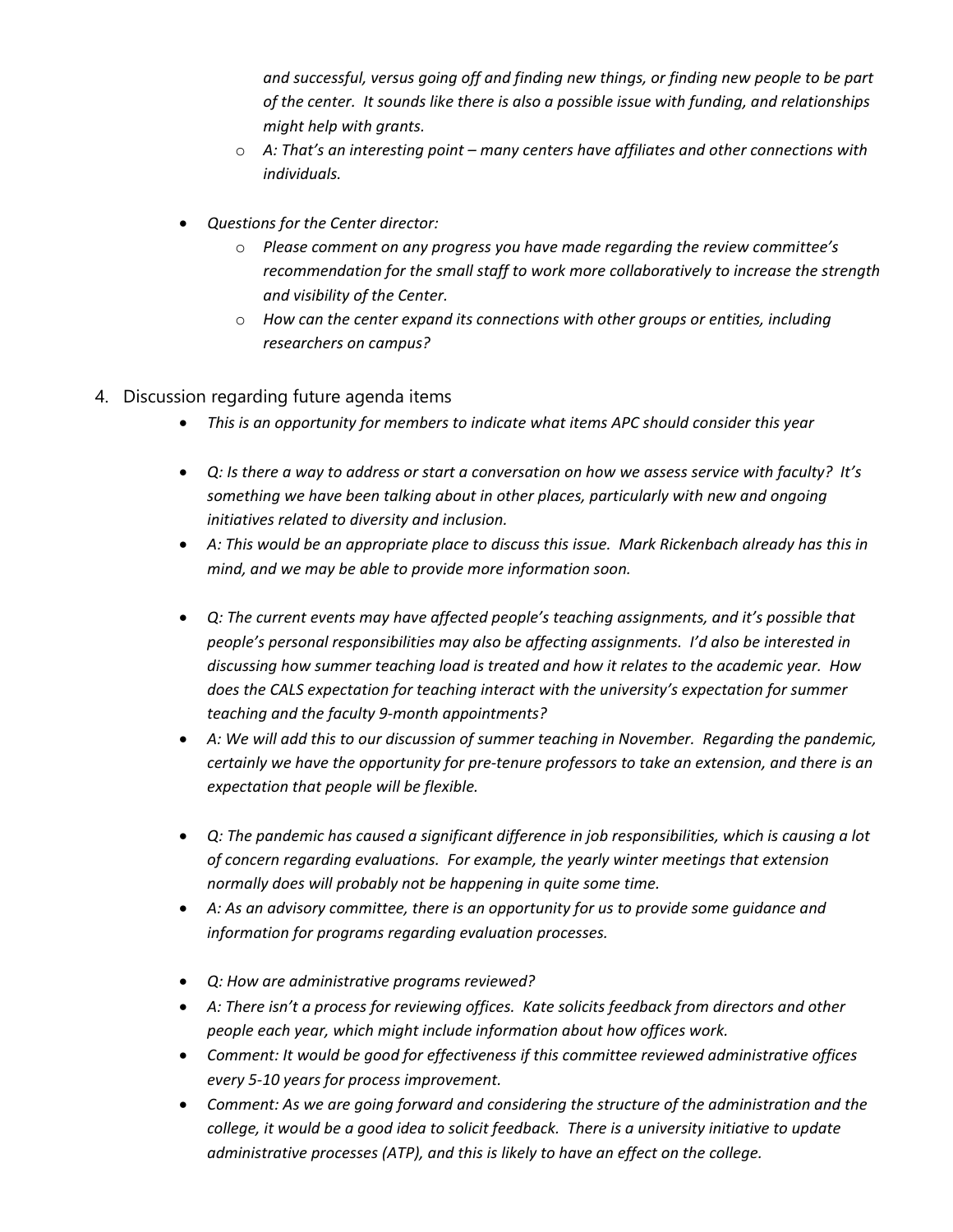- 5. Teaching Load Policy
	- *CALS hasn't had a teaching load policy – some departments have their own policy and some don't. This is an issue for department chairs because some evaluations of faculty are relying on offer letters written 20-30 years ago. The university policy was written in 1994 and is fairly dated but has the expectation that each college has a teaching load policy.*
	- *A draft policy was circulated in January 2020 and received feedback from this committee, departments, and chairs, and the policy was revised.*
	- *The college needs a teaching load policy as a baseline and to develop minimum expectations. Departments determine how the policy is implemented. The policy is focused on the individual, not at the department level, so isn't focused on metrics.*
		- o *Teaching load is the equivalent of one 3-credit course per year*
		- o *Includes considerations of other activities that might affect teaching load discussions*
	- *Departments will make their own policy identifying how the college policy is implemented in their department, which then must be kept on file at the Provost's office*
	- *Q: How do you rectify discrepancies going forward with faculty that are strictly adhering to their initial appointment letter? How do you ensure that newer faculty aren't taking the brunt of teaching load, and that teaching is redistributed fairly?*
	- *A: Bascom has made it clear that the appointment letter is only valid for three years, but discussions with legal indicate that the letters are not binding. Departments are responsible for allocating their teaching.*
	- *Q: How are some of the terms defined – "exceptional" and "high level"?*
	- *A: It is the department's discretion to define those terms.*
	- *Q: The additional activities outlined in the policy can reduce the expectations below the CALS minimum expectations, correct?*
	- *A: Yes, that is possible. The importance of this policy is that it provides a baseline alignment for departmental policies, since some departments still have two-and-two requirements.*
	- *Q: I'm sure you wouldn't want departments to teach low enrollment courses only to establish teaching loads for individuals.*
	- *A: That's true- departments need to think strategically. If there is a need for more instruction, this could indicate opportunities for departments to develop good courses and increase CFI. Additionally, as we develop new interdisciplinary majors, there is a need for departments to make commitments to these majors.*
	- *Q: Are there any repercussions here? Is there anything CALS is prepared to do if departments don't follow this policy?*
	- *A: No, this is a tool to support faculty to understand expectations.*